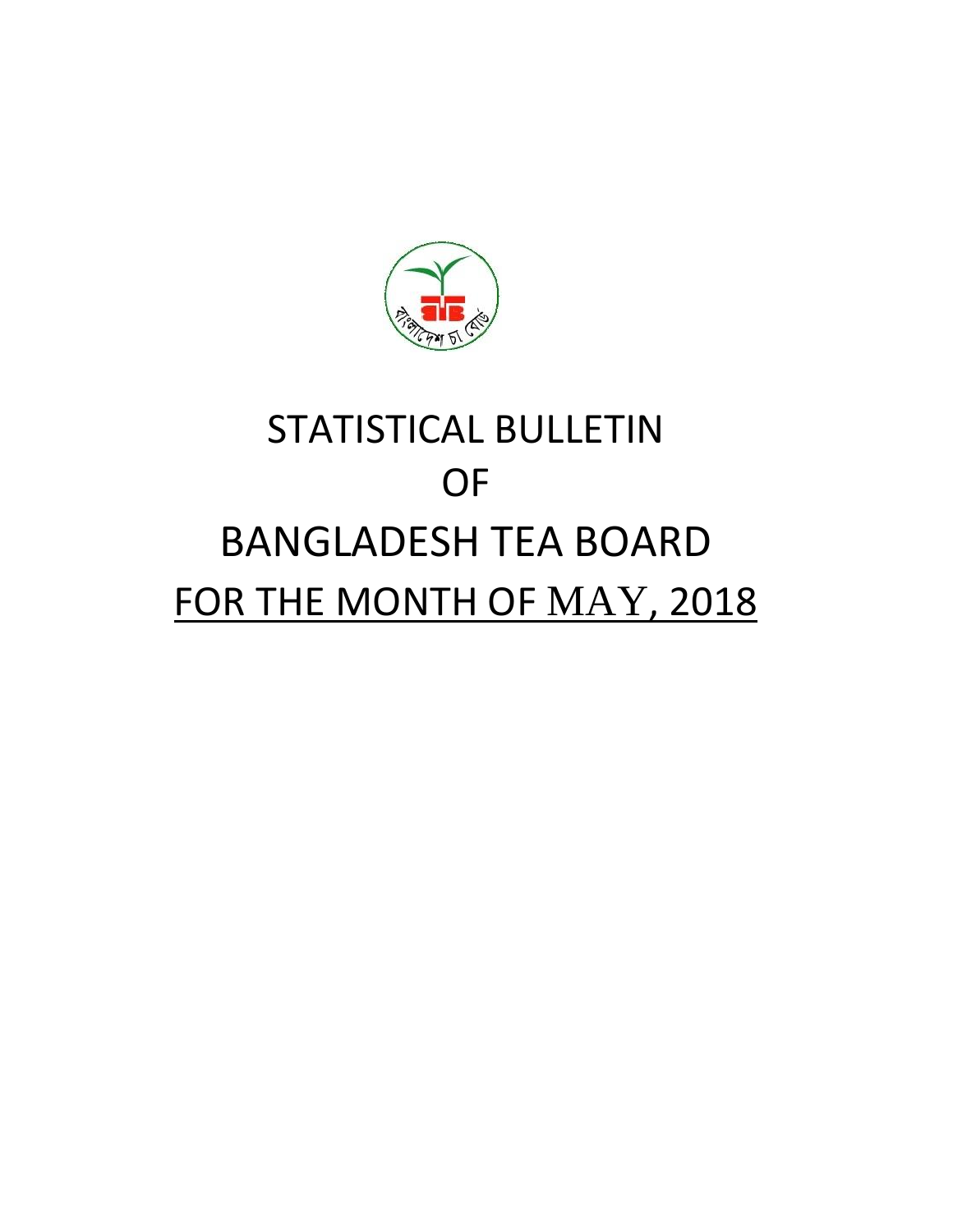#### **CHITTAGONG AUCTION (AUCTION SEASON)SALE**

#### **STATEMENT OF CST & OST** ( Quantity : 000 Kg)

 (Value : 000 TK) (Av.Price : Tk/Kg)

|              | <u>. or</u> |              |     |                                     |      |              |      |                   |     |                          |                                    |           |  |  |
|--------------|-------------|--------------|-----|-------------------------------------|------|--------------|------|-------------------|-----|--------------------------|------------------------------------|-----------|--|--|
|              |             |              |     | <b>OLD &amp; CURRENT SEASON TEA</b> |      |              |      |                   |     | OLD & CURRENT SEASON TEA |                                    |           |  |  |
|              |             |              |     | (For May, 2018)                     |      |              |      | (Up to May, 2018) |     |                          |                                    |           |  |  |
| Year         |             |              |     | (Sale no. 2-5)                      |      |              |      |                   |     | (Up to sale no. 01-05)   | Total<br>Qty<br>12<br>4529<br>4222 |           |  |  |
|              |             | <b>CST</b>   |     | OST                                 |      | Total        |      | <b>CST</b>        |     | OST                      |                                    |           |  |  |
|              | Qty         | Av.<br>Price | Qty | Av.<br>Price                        | Qty  | Av.<br>Price | Qty  | Av. Price         | Qty | Av.<br>Price             |                                    | Av. Price |  |  |
| $\mathbf{1}$ | 2           | 3            | 4   | 5.                                  | 6    | 7            | 8    | 9                 | 10  | 11                       |                                    | 13        |  |  |
| $2018 - 19$  | 3431        | 214          | 7   | 173                                 | 3438 | 214          | 4522 | 214               | 7   | 173                      |                                    | 214       |  |  |
| $2017 - 18$  | 4195        | 189          | 27  | 129                                 | 4222 | 188          | 4195 | 189               | 27  | 129                      |                                    | 188       |  |  |
| 2016-17      | 4077        | 200          | 49  | 128                                 | 4126 | 199          | 5423 | 198               | 575 | 131                      | 5998                               | 191       |  |  |

NOTE : CST represents current season tea & OST old season tea.

#### **EXPORT & INTERNAL ACCOUNT**

|             |      |                  |      | During the month May, 2018 |      |        |                          |                  |             | Up to the month May, 2018 |      |         |
|-------------|------|------------------|------|----------------------------|------|--------|--------------------------|------------------|-------------|---------------------------|------|---------|
|             |      |                  |      | (Sale no. 2-5)             |      |        | (Up to sale no. $01-5$ ) |                  |             |                           |      |         |
| Year        |      | Internal Account |      | <b>Export Account</b>      |      | Total  |                          | Internal Account |             | <b>Export Account</b>     |      | Total   |
|             | Qty. | Value            | Qty. | Value                      | Qty. | Value  | Qty.                     | Value            | Qty.        | Value                     | Qty. | Value   |
|             | 2    | 3                | 4    | 5                          | 6    |        | 8                        | 9                | 10          | 11                        | 12   | 13      |
| $2018 - 19$ | 3438 | 734812           | 0    | 0                          | 3438 | 734812 | 4529                     | 971035           | $\mathbf 0$ | 0                         | 4529 | 971035  |
| $2017 - 18$ | 4213 | 793845           | 10   | 1876                       | 4223 | 795721 | 4213                     | 793845           | 10          | 1876                      | 4223 | 795721  |
| 2016-17     | 4122 | 819067           | 4    | 941                        | 4126 | 820008 | 5467                     | 1077970          | 11          | 2210                      | 5478 | 1080180 |

#### **EXPORT BY MODE**

| Mode of Tea<br>Export                                |          | Export during the Month<br>May, 2018 |       | Cumulative<br>Export up to<br>May, 2018 |          | Export during the Month<br>May, 2017 | Cumulative Export up to<br>May, 2017 |             |  |
|------------------------------------------------------|----------|--------------------------------------|-------|-----------------------------------------|----------|--------------------------------------|--------------------------------------|-------------|--|
|                                                      | Qty      | Value (FOB)                          | Qty   | Value<br>(FOB)                          | Qty      | Value (FOB)                          | Qty                                  | Value (FOB) |  |
|                                                      | 2        | 3                                    | 4     | 5                                       | 6        | 7                                    | 8                                    | 9           |  |
| Export from<br>Chittagong<br><b>Auction Purchase</b> | 43       | 10711                                | 584   | 101288                                  | 98       | 14297                                | 2131                                 | 293308      |  |
| Export under<br>direct<br>Negotiation                | 0.3      | 206                                  | 143.3 | 68696                                   | $\Omega$ | 0                                    | 59                                   | 25299       |  |
| <b>Others</b>                                        | $\Omega$ | $\Omega$                             |       |                                         | $\Omega$ | 0                                    | $\Omega$                             | 0           |  |
| TOTAL                                                | 43.3     | 10917                                | 727.3 | 169984                                  | 98.00    | 14297                                | 2190                                 | 318607      |  |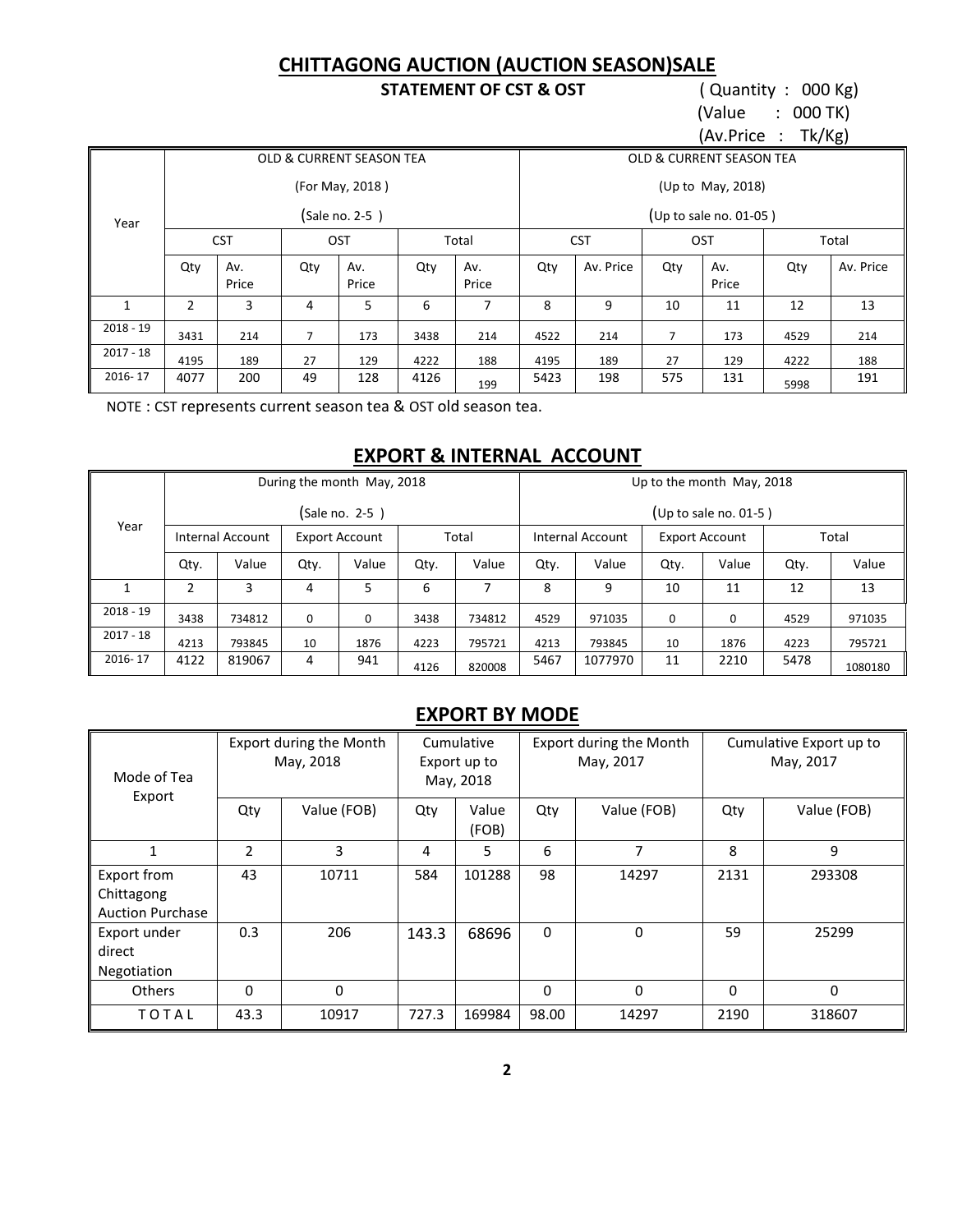# **COUNTRY-WISE IMPORT UPTO May, 2018**

|                          | (Quantity: '000' Kg) |                     |                          |                          |                   |                   |                     |                     |                          |                          |
|--------------------------|----------------------|---------------------|--------------------------|--------------------------|-------------------|-------------------|---------------------|---------------------|--------------------------|--------------------------|
| Name of                  |                      |                     | During the month May, 18 |                          |                   |                   |                     |                     | Import up to May, 2018   |                          |
| the<br>Country           | Green<br>Tea(Qty)    | Instant<br>Tea(Qty) | Primium<br>Tea(Qty)      | <b>Black</b><br>Tea(Qty) | Total             | Green<br>Tea(Qty) | Instant<br>Tea(Qty) | Primium<br>Tea(Qty) | <b>Black</b><br>Tea(Qty) | <b>Total</b>             |
|                          | $\mathbf{1}$         | $\sqrt{2}$          | $\sqrt{3}$               | $\overline{4}$           | $1+2+3$<br>$+4=5$ | 6                 | $\boldsymbol{7}$    | $\,8\,$             | 9                        | $6 + 7 + 8 +$<br>$9=10$  |
| Afghanistan              |                      |                     |                          |                          |                   |                   |                     |                     |                          | $\overline{\phantom{a}}$ |
| Bahrain                  |                      |                     |                          |                          |                   |                   |                     |                     |                          | $\overline{\phantom{a}}$ |
| China                    |                      |                     |                          |                          |                   | 12                |                     |                     |                          | 12.00                    |
| Digibouti                |                      |                     |                          |                          |                   |                   |                     |                     |                          | $\overline{\phantom{a}}$ |
| France                   |                      |                     |                          |                          |                   |                   |                     |                     |                          | $\overline{\phantom{a}}$ |
| Germany                  |                      |                     |                          |                          |                   |                   |                     |                     |                          | $\overline{\phantom{a}}$ |
| Ghana                    |                      |                     |                          |                          |                   |                   |                     |                     |                          | $\overline{\phantom{a}}$ |
| Greece                   |                      |                     |                          |                          |                   |                   |                     |                     |                          | $\overline{\phantom{a}}$ |
| India                    |                      |                     |                          |                          |                   | 3.62              | $10\,$              |                     | 339                      | 352.62                   |
| Iran                     |                      |                     |                          |                          |                   |                   |                     |                     |                          | $\sim$                   |
| Japan                    |                      |                     |                          |                          |                   |                   |                     |                     | $0.1\,$                  | 0.10                     |
| Kazakhstan               |                      |                     |                          |                          |                   |                   |                     |                     |                          | $\overline{\phantom{a}}$ |
| Kenya                    |                      |                     |                          | 55                       | 55                |                   |                     |                     | 626                      | 626.00                   |
| K.S.A.                   |                      |                     |                          |                          |                   |                   |                     |                     |                          | $\overline{\phantom{a}}$ |
| Kuwait                   |                      |                     |                          |                          |                   |                   |                     |                     |                          | $\overline{\phantom{a}}$ |
| Mauritus                 |                      |                     |                          |                          |                   |                   |                     |                     |                          | $\sim$                   |
| Oman                     |                      |                     |                          |                          |                   |                   |                     |                     |                          |                          |
| Pakistan                 |                      |                     |                          |                          |                   |                   |                     |                     |                          | $\overline{\phantom{a}}$ |
| Poland                   |                      |                     |                          |                          |                   |                   |                     |                     |                          | $\overline{\phantom{a}}$ |
| Qatar                    |                      |                     |                          |                          |                   |                   |                     |                     |                          | $\overline{\phantom{a}}$ |
| Russia                   |                      |                     |                          |                          |                   |                   |                     |                     |                          | $\overline{\phantom{a}}$ |
| Thailand                 |                      |                     |                          |                          |                   |                   |                     |                     |                          | $\overline{\phantom{a}}$ |
| Turkey                   |                      |                     |                          |                          |                   |                   |                     |                     |                          | $\overline{\phantom{a}}$ |
| $U.A.E.$                 |                      |                     |                          |                          |                   |                   |                     |                     |                          | $\overline{\phantom{a}}$ |
| $\mathbf{U}.\mathbf{K}.$ |                      |                     |                          |                          |                   |                   |                     |                     |                          | $\blacksquare$           |
| Ukraine                  |                      |                     |                          |                          |                   |                   |                     |                     |                          | $\overline{\phantom{a}}$ |
| $_{\mathrm{USA}}$        |                      |                     |                          |                          |                   |                   |                     | $0.11\,$            |                          | $0.11\,$                 |
| Malawi                   |                      |                     |                          |                          |                   |                   |                     |                     | 121                      | 121.00                   |
| Sri Lanka                |                      |                     |                          | $0.90\,$                 | $0.90\,$          |                   |                     |                     | $0.90\,$                 | $0.90\,$                 |
| Others                   |                      |                     |                          |                          |                   |                   |                     |                     |                          | $\overline{\phantom{a}}$ |
| Total                    |                      |                     |                          | 55.9                     | 55.9              | 15.62             | $10\,$              | $0.11\,$            | 1087                     | 1112.73                  |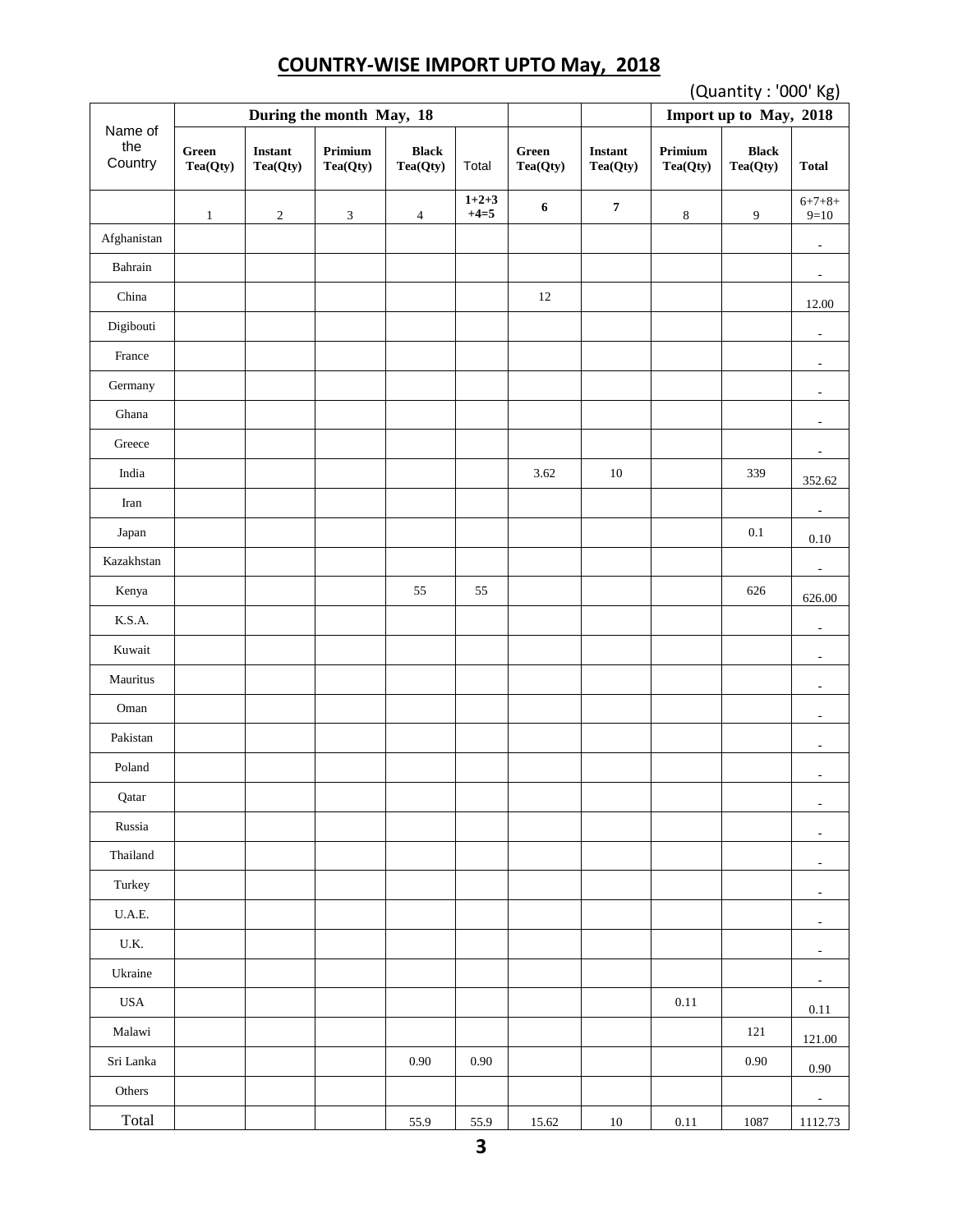#### **EX-GARDEN SALE LOOSE TEA**

#### (Quantity :'000'Kg) (Value : '000'Tk)

(Av.Price : Tk. /Kg)

| Month     |      |           |       | Loose tea |       |             |  |  |  |  |
|-----------|------|-----------|-------|-----------|-------|-------------|--|--|--|--|
|           |      | 2017-18   |       | 2016-17   |       | $2015 - 16$ |  |  |  |  |
|           | Qty  | Av. Price | Qty   | Av. Price | Qty   | Av. Price   |  |  |  |  |
|           |      |           |       |           |       |             |  |  |  |  |
| July      | 162  | 161.63    | 149   | 160.3     | 173   | 167.24      |  |  |  |  |
| August    | 165  | 151.88    | 156   | 175.6     | 139   | 154.44      |  |  |  |  |
| September | 194  | 154.64    | 238   | 168.3     | 220   | 152.49      |  |  |  |  |
| October   | 135  | 161.5     | 251   | 178.82    | 243   | 164.77      |  |  |  |  |
| November  | 108  | 172.56    | 217   | 156.76    | 388   | 166.93      |  |  |  |  |
| December  | 302  | 172.71    | 20    | 121       | 261   | 180.2       |  |  |  |  |
| January   | 35   | 186.97    | 77    | 190.53    | 138   | 172.99      |  |  |  |  |
| February  | 11   | 159.93    | 23    | 170.6     | 14    | 132.86      |  |  |  |  |
| March     | 24   | 159.56    | 40    | 188.33    | 18    | 144.27      |  |  |  |  |
| April     | 4    | 168.75    | 55    | 158.11    | 67    | 183.04      |  |  |  |  |
| May       | 34   | 165.41    | 55    | 140.7     | 100   | 178.39      |  |  |  |  |
| June      |      |           | 86    | 152.85    | 98    | 163.03      |  |  |  |  |
| Total     | 1174 | 163.78    | 1,367 | 167.05    | 1,859 | 166.87      |  |  |  |  |

# **VALUE ADDED (PACKET) TEA**

|           |     |                              |                              | Value Added (Packet) Tea |                              |                          |
|-----------|-----|------------------------------|------------------------------|--------------------------|------------------------------|--------------------------|
| Month     |     | 2017-18                      |                              | $2016 - 17$              |                              | $2015 - 16$              |
|           | Qty | Av. .Price                   | Qty                          | Av. Price                | Qty                          | Av. Price                |
| July      |     | -                            | $\overline{\phantom{0}}$     |                          | $\overline{\phantom{0}}$     |                          |
| August    |     | $\qquad \qquad \blacksquare$ | $\overline{\phantom{0}}$     |                          | -                            |                          |
| September |     | $\qquad \qquad \blacksquare$ | $\qquad \qquad \blacksquare$ |                          | -                            | -                        |
| October   |     | -                            |                              |                          |                              |                          |
| November  |     |                              |                              |                          |                              |                          |
| December  |     | -                            | $\overline{\phantom{0}}$     |                          |                              |                          |
| January   |     | $\overline{\phantom{a}}$     | $\overline{\phantom{0}}$     | $\overline{\phantom{a}}$ | $\overline{\phantom{a}}$     | $\overline{\phantom{0}}$ |
| February  |     |                              |                              |                          |                              |                          |
| March     |     | -                            | $\overline{\phantom{0}}$     |                          | $\overline{\phantom{a}}$     | -                        |
| April     |     | $\overline{\phantom{a}}$     |                              |                          |                              |                          |
| May       |     |                              | $\overline{\phantom{0}}$     |                          |                              |                          |
| June      |     | -                            | $\overline{\phantom{0}}$     |                          | $\qquad \qquad \blacksquare$ | -                        |
| Total     |     |                              |                              |                          |                              |                          |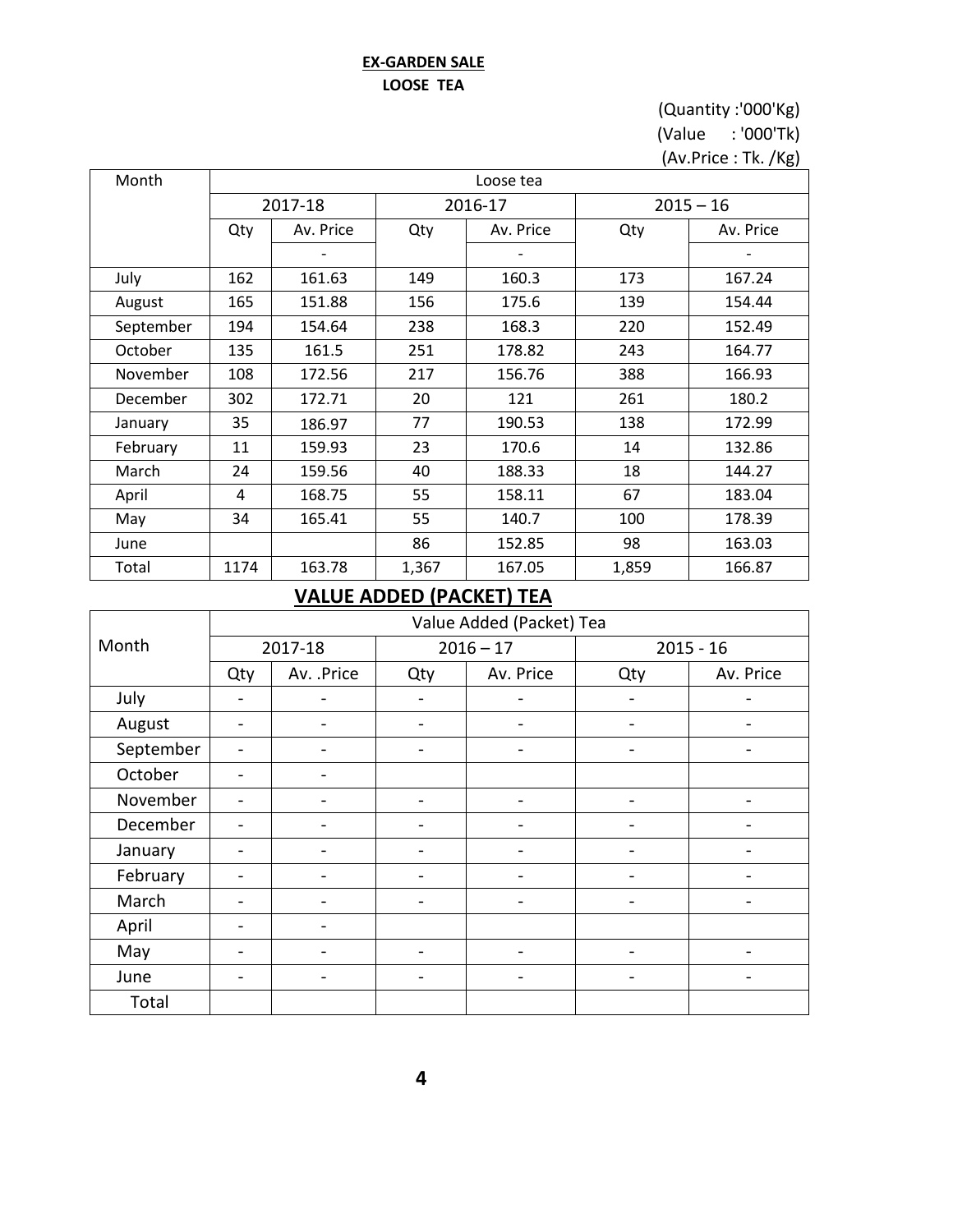# **EXPORT DURING MAY, 2018 COUNTRIES OF DESTINATION**

(Quantity :'000'Kg)

(Value : '000'Tk)

(Av.Price : Tk. /Kg)

|                        |                |                         |       | <b>Export during May'18</b> |       |                         |
|------------------------|----------------|-------------------------|-------|-----------------------------|-------|-------------------------|
|                        |                | Loose Tea               |       | Packet Tea                  | Total |                         |
| Name of the<br>Country | Qty.           | Value (FOB)             | Qty.  | Value<br>(FOB)              | Qty.  | Value (FOB)             |
| $\mathbf{1}$           | $\overline{2}$ | $\overline{\mathbf{3}}$ | 4     | 5                           | 6     | $\overline{\mathbf{z}}$ |
| Afghanistan            |                |                         |       |                             |       |                         |
| Bahrain                |                |                         |       |                             |       |                         |
| China                  |                |                         |       |                             |       |                         |
| Germany                |                |                         |       |                             |       |                         |
| Ghana                  |                |                         |       |                             |       |                         |
| Greece                 |                |                         |       |                             |       |                         |
| India                  |                |                         |       |                             |       |                         |
| Japan                  |                |                         | 0.30  | 206                         | 0.30  | 206                     |
| Kuwait                 |                |                         |       |                             |       |                         |
| K.S.A                  |                |                         |       |                             |       |                         |
| Mauritus               |                |                         |       |                             |       |                         |
| Oman                   |                |                         |       |                             |       |                         |
| Pakistan               |                |                         |       |                             |       |                         |
| Poland                 |                |                         |       |                             |       |                         |
| Qatar                  |                |                         |       |                             |       |                         |
| Thailand               |                |                         |       |                             |       |                         |
| Turkey                 |                |                         |       |                             |       |                         |
| U.A.E.                 |                |                         | 43    | 10711                       | 43.00 | 10711                   |
| U.K                    |                |                         |       |                             |       |                         |
| <b>USA</b>             |                |                         |       |                             |       |                         |
| <b>TOTAL</b>           | $\overline{0}$ | $\pmb{0}$               | 43.30 | 10917                       | 43    | 10917                   |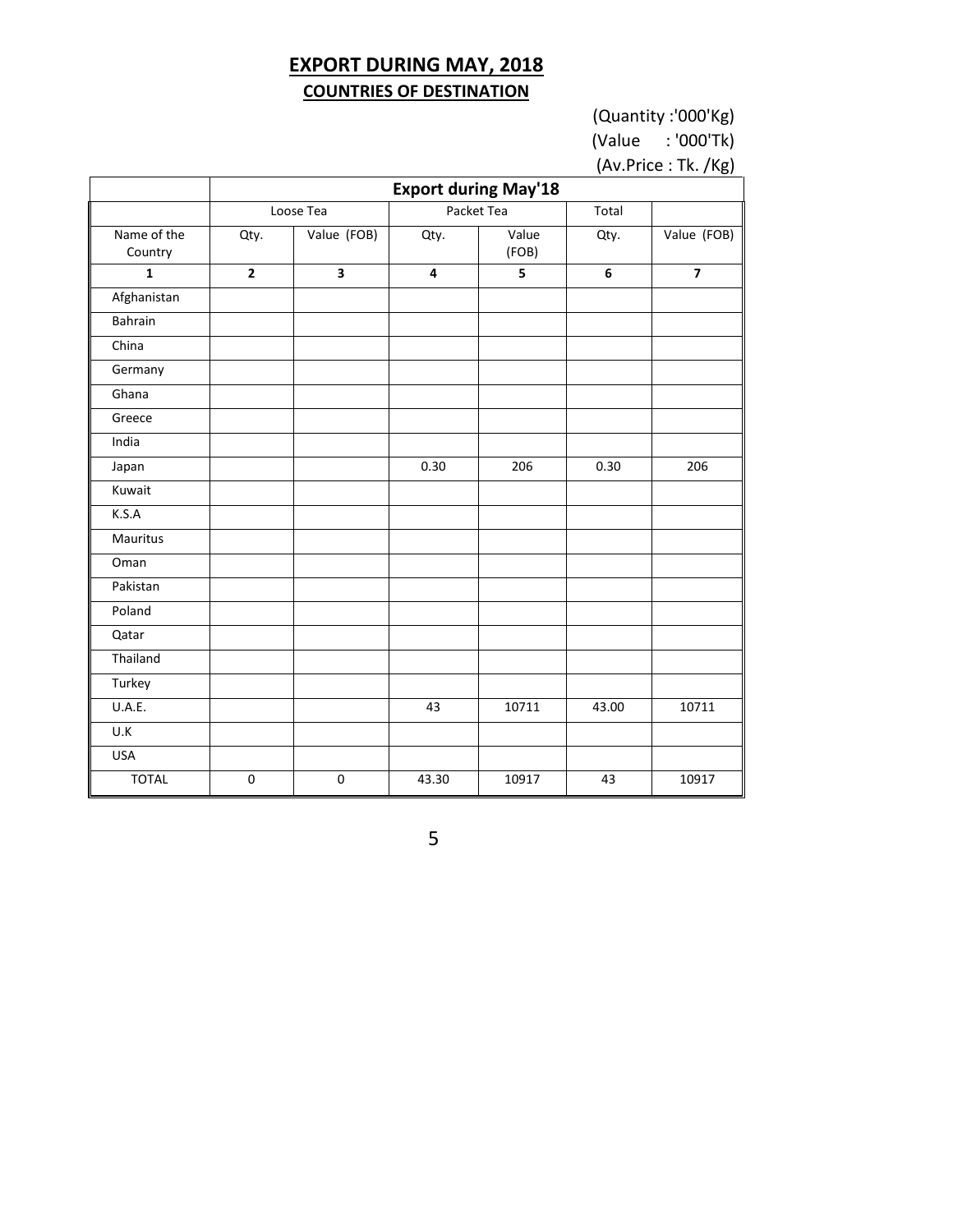# EXPORT DURING May' 2017 COUNTRIES OF DESTINATION

(Quantity :'000'Kg) (Value : '000'Tk)

(Av.Price : Tk. /Kg)

| Packet Tea<br>Total<br>Loose Tea<br>Value<br>Name of the<br>Qty.(Kg)<br>Value<br>Qty.(Kg)<br>Qty.(Kg)<br>(FOB)(TK)<br>(FOB)(TK)<br>Country<br>$\overline{2}$<br>$\mathbf{1}$<br>3<br>5<br>6<br>$\overline{\mathbf{4}}$<br>Afghanistan<br>Bahrain<br>China<br>Germany<br>Ghana | Value<br>(FOB)(TK)<br>$\overline{7}$ |
|-------------------------------------------------------------------------------------------------------------------------------------------------------------------------------------------------------------------------------------------------------------------------------|--------------------------------------|
|                                                                                                                                                                                                                                                                               |                                      |
|                                                                                                                                                                                                                                                                               |                                      |
|                                                                                                                                                                                                                                                                               |                                      |
|                                                                                                                                                                                                                                                                               |                                      |
|                                                                                                                                                                                                                                                                               |                                      |
|                                                                                                                                                                                                                                                                               |                                      |
|                                                                                                                                                                                                                                                                               |                                      |
|                                                                                                                                                                                                                                                                               |                                      |
| Greece                                                                                                                                                                                                                                                                        |                                      |
| India                                                                                                                                                                                                                                                                         |                                      |
| Japan                                                                                                                                                                                                                                                                         |                                      |
| Kuwait                                                                                                                                                                                                                                                                        |                                      |
| K.S.A                                                                                                                                                                                                                                                                         |                                      |
| Mauritus                                                                                                                                                                                                                                                                      |                                      |
| Oman                                                                                                                                                                                                                                                                          |                                      |
| Pakistan<br>70<br>6,643<br>70                                                                                                                                                                                                                                                 | 6,643                                |
| Poland                                                                                                                                                                                                                                                                        |                                      |
| Qatar                                                                                                                                                                                                                                                                         |                                      |
| Thailand                                                                                                                                                                                                                                                                      |                                      |
| Turkey                                                                                                                                                                                                                                                                        |                                      |
| U.A.E.<br>22<br>5,148<br>22                                                                                                                                                                                                                                                   | 5148                                 |
| U.K                                                                                                                                                                                                                                                                           |                                      |
| <b>USA</b><br>2506<br>6<br>6                                                                                                                                                                                                                                                  | 2506                                 |
| <b>TOTAL</b><br>92<br>11,791<br>6<br>2506<br>98                                                                                                                                                                                                                               |                                      |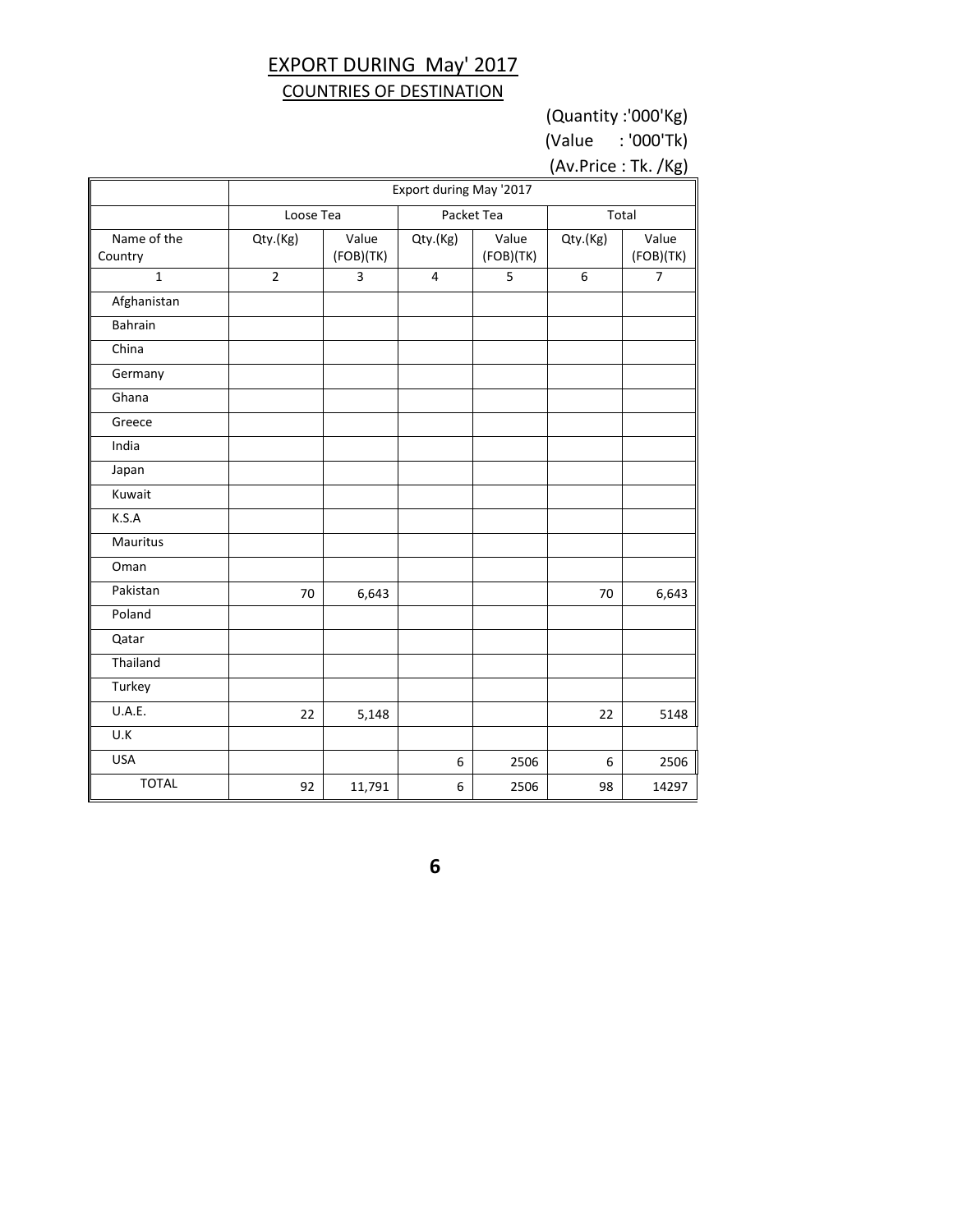# **COUNTRY-WISE EXPORT UPTO MAY, 2017 -18 AND 2016-17**

(Quantity : '000' Kg) (Value : '000' Tk)

(Av. Price : Tk. /Kg)

| Name of         |     |           |      | Export up to May, 2017 - 18 |      |        |              |           |     | Export up to May, 2016 - 17 |              |        |
|-----------------|-----|-----------|------|-----------------------------|------|--------|--------------|-----------|-----|-----------------------------|--------------|--------|
| the<br>Country  |     | Loose Tea |      | Packet Tea                  |      | Total  |              | Loose Tea |     | Packet Tea                  |              | Total  |
|                 | Qty | Value     | Qty  | Value                       | Qty  | Value  | Qty          | Value     | Qty | Value                       | Qty          | Value  |
| Afghanista<br>n |     |           |      |                             |      |        |              |           |     |                             |              |        |
| Bahrain         |     |           |      |                             |      |        |              |           |     |                             |              |        |
| China           |     |           |      |                             |      |        | $\mathbf{1}$ | 790       |     |                             | $\mathbf{1}$ | 790    |
| Digibouti       |     |           |      |                             |      |        |              |           |     |                             |              |        |
| France          |     |           |      |                             |      |        |              |           |     |                             |              |        |
| Germany         |     |           |      |                             |      |        |              |           |     |                             |              |        |
| Ghana           |     |           |      |                             |      |        |              |           |     |                             |              |        |
| Greece          |     |           |      |                             |      |        |              |           |     |                             |              |        |
| India           |     |           |      |                             |      |        |              |           |     |                             |              |        |
| Iran            |     |           |      |                             |      |        |              |           |     |                             |              |        |
| Japan           |     |           | 1.05 | 463                         | 1.05 | 463    | 0.43         | 34        |     |                             | 0.43         | 34     |
| Kazakhsta<br>n  |     |           |      |                             |      |        |              |           |     |                             |              |        |
| Kenya           |     |           |      |                             |      |        |              |           |     |                             |              |        |
| K.S.A.          | 19  | 8211      |      |                             | 19   | 8211   | 48           | 15013     | 13  | 4437                        | 61           | 19450  |
| Kuwait          |     |           | 18   | 4354                        | 18   | 4354   | 21           | 5380      |     |                             | 21           | 5380   |
| Mauritus        |     |           |      |                             |      |        |              |           |     |                             |              |        |
| Oman            |     |           |      |                             |      |        |              |           |     |                             |              |        |
| Pakistan        | 202 | 25727     | 188  | 65628                       | 390  | 91355  | 1796         | 218087    |     |                             | 1796         | 218087 |
| Poland          |     |           |      |                             |      |        |              |           |     |                             |              |        |
| Qatar           |     |           |      |                             |      |        |              |           |     |                             |              |        |
| Russia          |     |           |      |                             |      |        |              |           |     |                             |              |        |
| Thailand        |     |           |      |                             |      |        |              |           |     |                             |              |        |
| Turkey          |     |           |      |                             |      |        |              |           |     |                             |              |        |
| U.A.E.          | 58  | 13553     | 213  | 44228                       | 271  | 57781  | 183          | 43772     | 116 | 26187                       | 299          | 69959  |
| U.K.            |     |           |      |                             |      |        |              |           |     |                             |              |        |
| Ukraine         |     |           |      |                             |      |        |              |           |     |                             |              |        |
| <b>USA</b>      |     |           | 28   | 7820                        | 28   | 7820   |              |           | 12  | 4907                        | 12           | 4907   |
| Others          |     |           |      |                             |      |        |              |           |     |                             |              |        |
| <b>Total</b>    | 279 | 47491     | 448  | 122493                      | 727  | 169984 | 2049         | 283076    | 141 | 35531                       | 2190         | 318607 |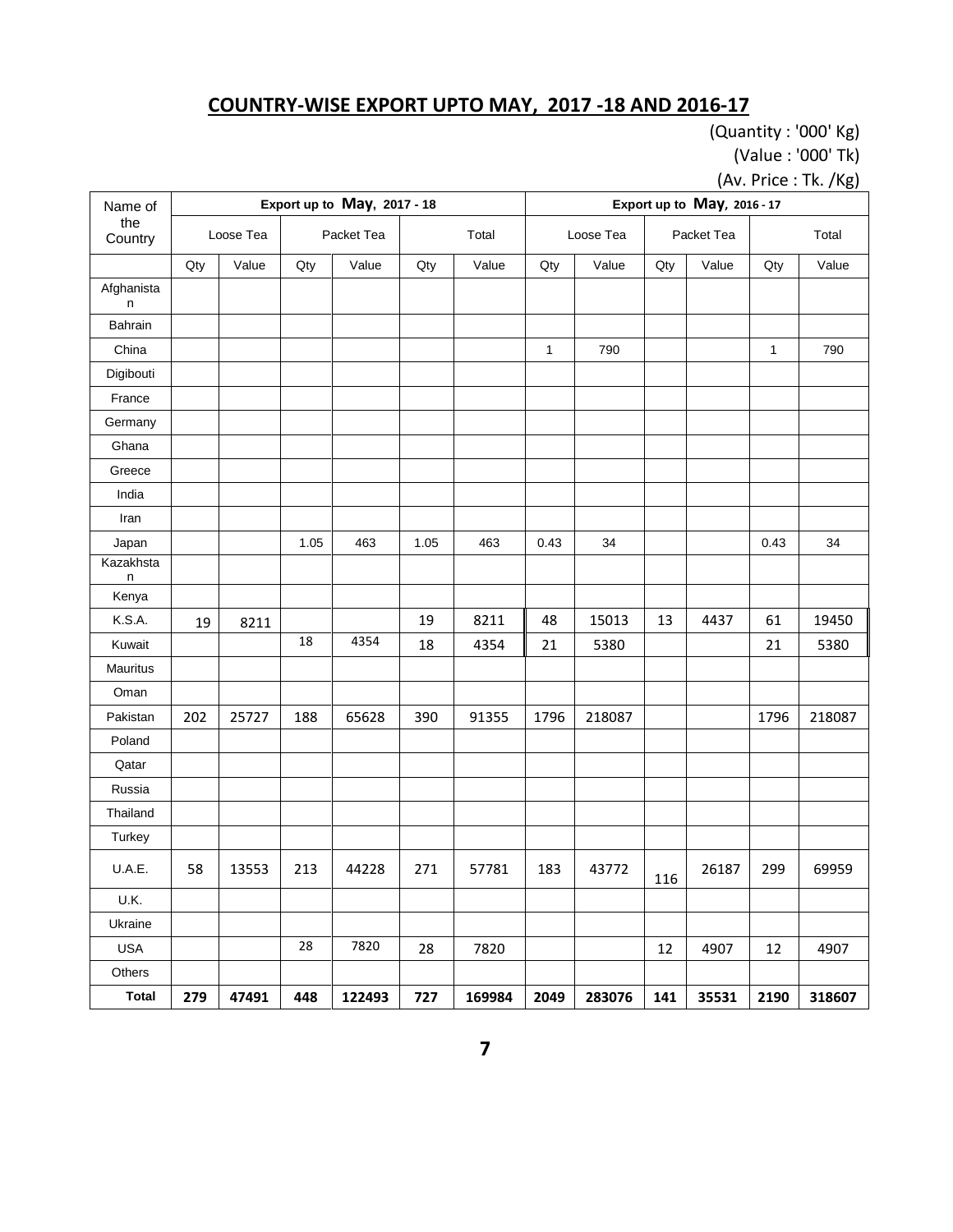# **EXPORTERS & EXPORT DURING AND UPTO May, 2017 - 2018**

(Quantity : '000' Kg) (Value : '000' Tk) (Av. Price : Tk. /Kg

|                                                | Export During the month May , 2018<br>Cumulative export up to the month |                |                         |            |      |                |     |           |         |            |     |        |
|------------------------------------------------|-------------------------------------------------------------------------|----------------|-------------------------|------------|------|----------------|-----|-----------|---------|------------|-----|--------|
| Name of the                                    |                                                                         | Loose Tea      |                         | Packet Tea |      | Total          |     | Loose Tea |         | Packet Tea |     | Total  |
| Exporters                                      | Qt                                                                      | Value          | Qty                     | Value      | Qty  | Value          | Qty | Value     | Qty     | Value      | Qty | Value  |
|                                                | y                                                                       | (FOB)          |                         | (FOB)      |      | (FOB)          |     | (FOB)     |         | (FOB)      |     | (FOB)  |
| $\mathbf{1}$                                   | $\overline{2}$                                                          | $\overline{3}$ | $\overline{4}$          | 5          | 6    | $\overline{7}$ | 8   | 9         | 10      | 11         | 12  | 13     |
| Abul Khair<br><b>Consumer Products</b><br>Ltd. |                                                                         |                | 43                      | 10711      | 43   | 10711          | 58  | 13553     | 231     | 48582      | 289 | 62135  |
| A.Kabir Ltd                                    |                                                                         |                |                         |            |      |                |     |           |         |            |     |        |
| Azad Enterprise Ltd.                           |                                                                         |                |                         |            |      |                |     |           |         |            |     |        |
| <b>Ahmad Trading</b>                           |                                                                         |                |                         |            |      |                |     |           |         |            |     |        |
| The Consolidated<br>Tea & Lands                |                                                                         |                |                         |            |      |                | 202 | 25727     | 179     | 62747      | 381 | 88474  |
| Deundee Tea Co.Ltd                             |                                                                         |                |                         |            |      |                |     |           |         |            |     |        |
| DuncanBrothers(BD<br>) Ltd                     |                                                                         |                |                         |            |      |                |     |           |         |            |     |        |
| EliteInternational<br>Ltd                      |                                                                         |                |                         |            |      |                |     |           |         |            |     |        |
| Haji Ahmed Brs.                                |                                                                         |                |                         |            |      |                |     |           |         |            |     |        |
| H.R.C.Syndicate<br>Ltd.                        |                                                                         |                |                         |            |      |                |     |           |         |            |     |        |
| James Finlay P.L.C.                            |                                                                         |                |                         |            |      |                |     |           |         |            |     |        |
| M.M.Ispahani Ltd.                              |                                                                         |                |                         |            |      |                | 19  | 8211      | $\,8\,$ | 614        | 27  | 8825   |
| Monir Sha & Sons                               |                                                                         |                |                         |            |      |                |     |           | 9       | 2881       | 9   | 2881   |
| Haldavelly Tea Co.<br>Ltd                      |                                                                         |                |                         |            |      |                |     |           |         |            |     |        |
| Sanowara<br>Consumer.                          |                                                                         |                |                         |            |      |                |     |           |         |            |     |        |
| Shaw Wallace (BD)<br>Limited                   |                                                                         |                |                         |            |      |                |     |           |         |            |     |        |
| Unilever (BD) Ltd.                             |                                                                         |                |                         |            |      |                |     |           |         |            |     |        |
| Kazi & Kazi T.E Ltd                            |                                                                         |                | 0.3<br>$\boldsymbol{0}$ | 206        | 0.30 | 206            |     |           | 21      | 7669       | 21  | 7669   |
| Meghna Tea co. Ltd                             |                                                                         |                |                         |            |      |                |     |           |         |            |     |        |
| TOTAL                                          |                                                                         |                | 43                      | 10,917     | 43   | 10,917         | 279 | 47491     | 448     | 122493     | 727 | 169984 |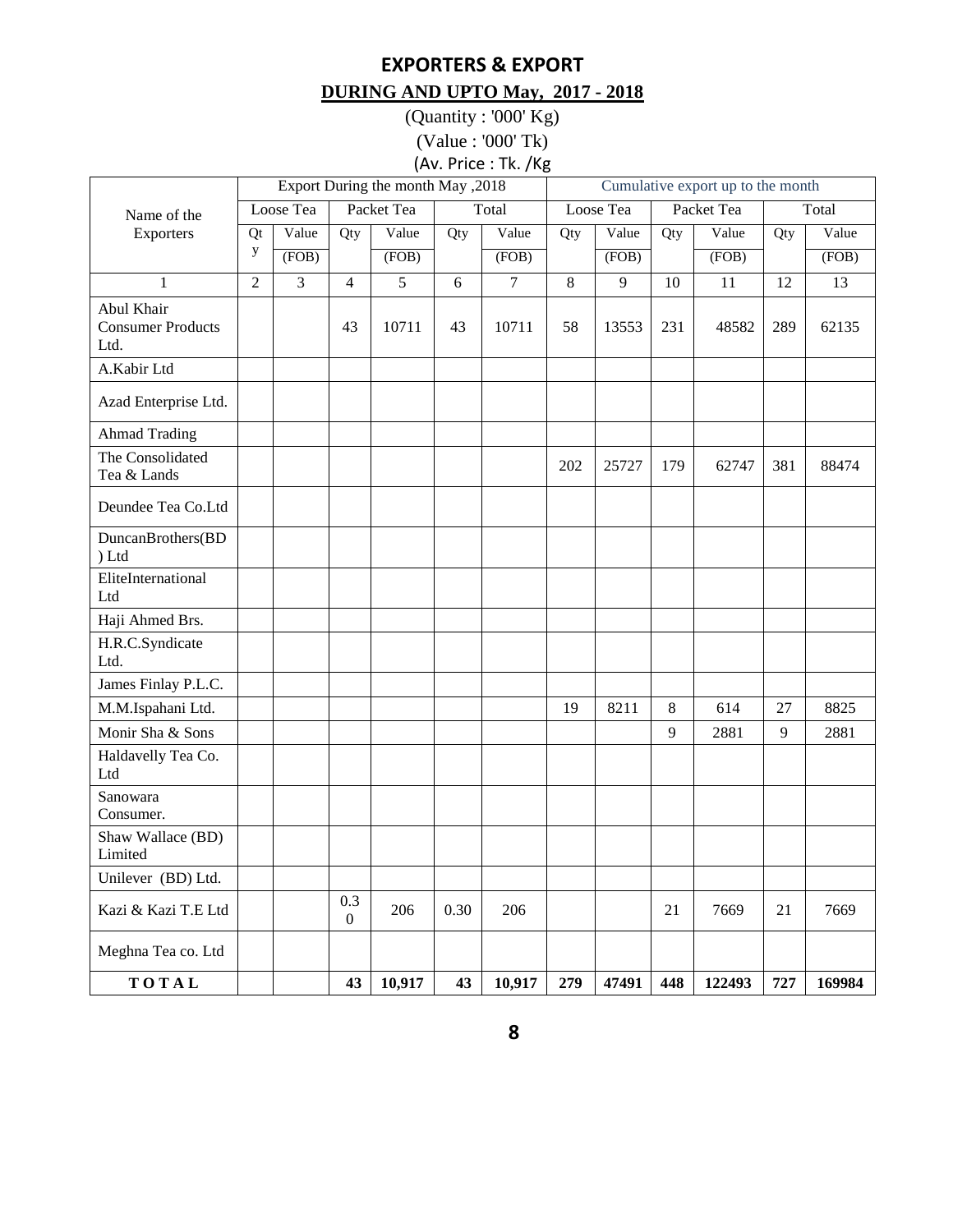#### **COUNTRY-WISE EXPORT FOR 2017 -18 AND 2016 -17**

# (Quantity : '000' Kg)

(Value : '000' Tk)

| $ VU UU$ , $UUU$ , $ V $ |  |
|--------------------------|--|
| (Av. Price: Tk. /Kg)     |  |

| Name<br>ofthe   |     |              |      | Export For the year, 2017 - 2018 |      |        | Export For the year, 2016 - 2017 |           |     |               |              |        |
|-----------------|-----|--------------|------|----------------------------------|------|--------|----------------------------------|-----------|-----|---------------|--------------|--------|
| Country         |     | Loose<br>Tea |      | Packet Tea                       |      | Total  |                                  | Loose Tea |     | Packet<br>Tea |              | Total  |
|                 | Qty | Value        | Qty  | Value                            | Qty  | Value  | Qty                              | Value     | Qty | Value         | Qty          | Value  |
| Afghanista<br>n |     |              |      |                                  |      |        |                                  |           |     |               |              |        |
| Bahrain         |     |              |      |                                  |      |        |                                  |           |     |               |              |        |
| China           |     |              |      |                                  |      |        | $\mathbf{1}$                     | 790       |     |               | $\mathbf{1}$ | 790    |
| Digibouti       |     |              |      |                                  |      |        |                                  |           |     |               |              |        |
| France          |     |              |      |                                  |      |        |                                  |           |     |               |              |        |
| Germany         |     |              |      |                                  |      |        |                                  |           |     |               |              |        |
| Ghana           |     |              |      |                                  |      |        |                                  |           |     |               |              |        |
| Greece          |     |              |      |                                  |      |        |                                  |           |     |               |              |        |
| India           |     |              |      |                                  |      |        |                                  |           |     |               |              |        |
| Iran            |     |              |      |                                  |      |        |                                  |           |     |               |              |        |
| Japan           |     |              | 1.05 | 463                              | 1.05 | 463    | 0.43                             | 34        |     |               | 0.43         | 34     |
| Kazakhstan      |     |              |      |                                  |      |        |                                  |           |     |               |              |        |
| Kenya           |     |              |      |                                  |      |        |                                  |           |     |               |              |        |
| K.S.A.          | 19  | 8211         |      |                                  | 19   | 8211   | 48                               | 15013     | 28  | 10755         | 76           | 25768  |
| Kuwait          |     |              | 18   | 4354                             | 18   | 4354   | 21                               | 5380      |     |               | 21           | 5380   |
| Mauritus        |     |              |      |                                  |      |        |                                  |           |     |               |              |        |
| Oman            |     |              |      |                                  |      |        |                                  |           |     |               |              |        |
| Pakistan        | 202 | 25727        | 188  | 65628                            | 390  | 91355  | 1892                             | 225828    |     |               | 1892         | 225828 |
| Poland          |     |              |      |                                  |      |        |                                  |           |     |               |              |        |
| Qatar           |     |              |      |                                  |      |        |                                  |           |     |               |              |        |
| Russia          |     |              |      |                                  |      |        |                                  |           |     |               |              |        |
| Thailand        |     |              |      |                                  |      |        |                                  |           |     |               |              |        |
| Turkey          |     |              |      |                                  |      |        |                                  |           |     |               |              |        |
| U.A.E.          | 58  | 13553        | 213  | 44228                            | 271  | 57781  | 202                              | 48329     | 116 | 26187         | 318          | 74516  |
| U.K.            |     |              |      |                                  |      |        |                                  |           |     |               |              |        |
| Ukraine         |     |              |      |                                  |      |        |                                  |           |     |               |              |        |
| <b>USA</b>      |     |              | 28   | 7820                             | 28   | 7820   |                                  |           | 12  | 4907          | 12           | 4907   |
| Others          |     |              |      |                                  |      |        |                                  |           |     |               |              |        |
| <b>Total</b>    | 279 | 47491        | 448  | 122493                           | 727  | 169984 | 2,164                            | 295374    | 156 | 41849         | 2320         | 337223 |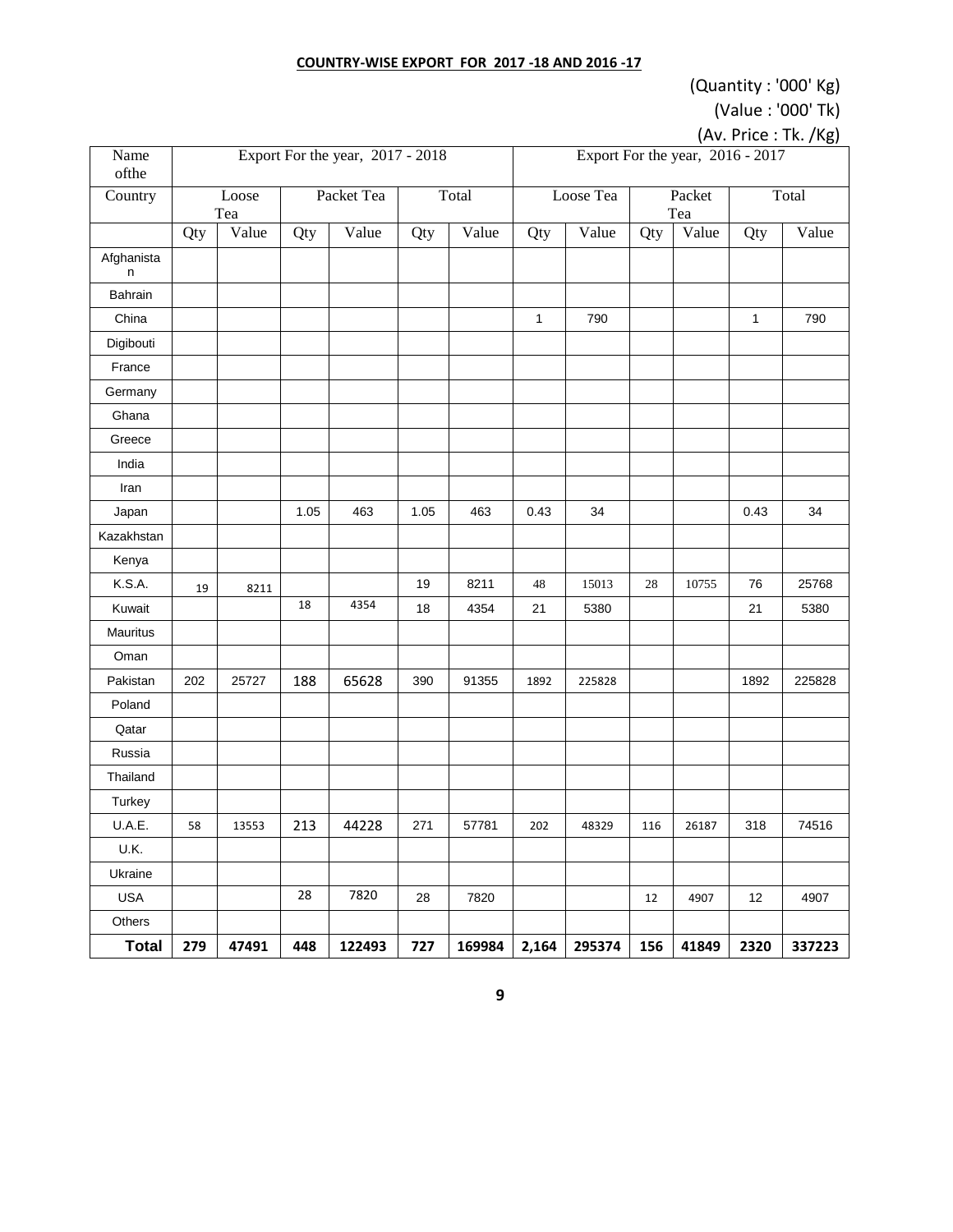#### **EXPORTERS & EXPORT FOR 2017 -18 AND 2016 -17**

(Quantity : '000' Kg) (Value : '000' Tk)

(Av. Price : Tk. /Kg)

| Name of the                                          | Export For the year 2017-2018 |       |                   |        |              |        |                  | Export For the year 2016 - 2017 |                   |       |              |        |  |  |
|------------------------------------------------------|-------------------------------|-------|-------------------|--------|--------------|--------|------------------|---------------------------------|-------------------|-------|--------------|--------|--|--|
| <b>Exporters</b>                                     | Loose Tea                     |       | <b>Packet Tea</b> |        | <b>Total</b> |        | <b>Loose Tea</b> |                                 | <b>Packet Tea</b> |       | <b>Total</b> |        |  |  |
|                                                      | Qty                           | Value | Qty               | Value  | Qty          | Value  | Qty              | Value                           | Qty               | Value | Qty          | Value  |  |  |
|                                                      |                               | (FOB) |                   | (FOB)  |              | (FOB)  |                  | (FOB)                           |                   | (FOB) |              | (FOB)  |  |  |
| <b>Abul Khair</b><br><b>Consumer Products</b><br>Ltd | 58                            | 13553 | 231               | 48582  | 289          | 62135  | 214              | 50843                           | 116               | 26187 | 330          | 77030  |  |  |
| A.Kabir Ltd                                          |                               |       |                   |        |              |        |                  |                                 |                   |       |              |        |  |  |
| Azad Enterprise Ltd.                                 |                               |       |                   |        |              |        |                  |                                 |                   |       |              |        |  |  |
| <b>Ahmad Trading</b>                                 |                               |       |                   |        |              |        |                  |                                 |                   |       |              |        |  |  |
| <b>The Consolidated</b><br>Tea & Lands               | 202                           | 25727 | 179               | 62747  | 381          | 88474  | 1049             | 138952                          |                   |       | 1049         | 138952 |  |  |
| <b>Deundee Tea Co.Ltd</b>                            |                               |       |                   |        |              |        |                  |                                 |                   |       |              |        |  |  |
| DuncanBrothers(BD<br>) Ltd                           |                               |       |                   |        |              |        |                  |                                 |                   |       |              |        |  |  |
| EliteInternational<br>Ltd                            |                               |       |                   |        |              |        |                  |                                 |                   |       |              |        |  |  |
| Haji Ahmed Brs.                                      |                               |       |                   |        |              |        | 230              | 22322                           |                   |       | 230          | 22322  |  |  |
| H.R.C.Syndicate Ltd.                                 |                               |       |                   |        |              |        |                  |                                 |                   |       |              |        |  |  |
| James Finlay P.L.C.                                  |                               |       |                   |        |              |        |                  |                                 |                   |       |              |        |  |  |
| M.M.Ispahani Ltd.                                    | 19                            | 8211  | 8                 | 614    | 27           | 8825   | 186              | 23179                           | 17                | 7130  | 203          | 30309  |  |  |
| Monir Sha & Sons                                     |                               |       | 9                 | 2881   | 9            | 2881   | 41               | 12475                           | 23                | 8532  | 64           | 21007  |  |  |
| Haldavelly Tea<br>Co. Ltd                            |                               |       |                   |        |              |        | $\mathbf{1}$     | 790                             |                   |       | 1            | 790    |  |  |
| Sanowara<br>Consumer                                 |                               |       |                   |        |              |        |                  |                                 |                   |       |              |        |  |  |
| Shaw Wallace (BD)<br>Limited                         |                               |       |                   |        |              |        | 9                | 2866                            |                   |       | 9            | 2866   |  |  |
| Unilever (BD) Ltd.                                   |                               |       |                   |        |              |        |                  |                                 |                   |       |              |        |  |  |
| Kazi & Kazi T.E<br>Ltd                               |                               |       | 21                | 7669   | 21           | 7669   | $\mathbf{0}$     | 34                              |                   |       | $\mathbf{0}$ | 34     |  |  |
| Meghna Tea co.<br>Ltd                                |                               |       |                   |        |              |        | 434              | 43913                           |                   |       | 434          | 43913  |  |  |
| TOTAL                                                | 279                           | 47491 | 448               | 122493 | 727          | 169984 | 2164             | 295374                          | 156               | 41849 | 2320         | 337223 |  |  |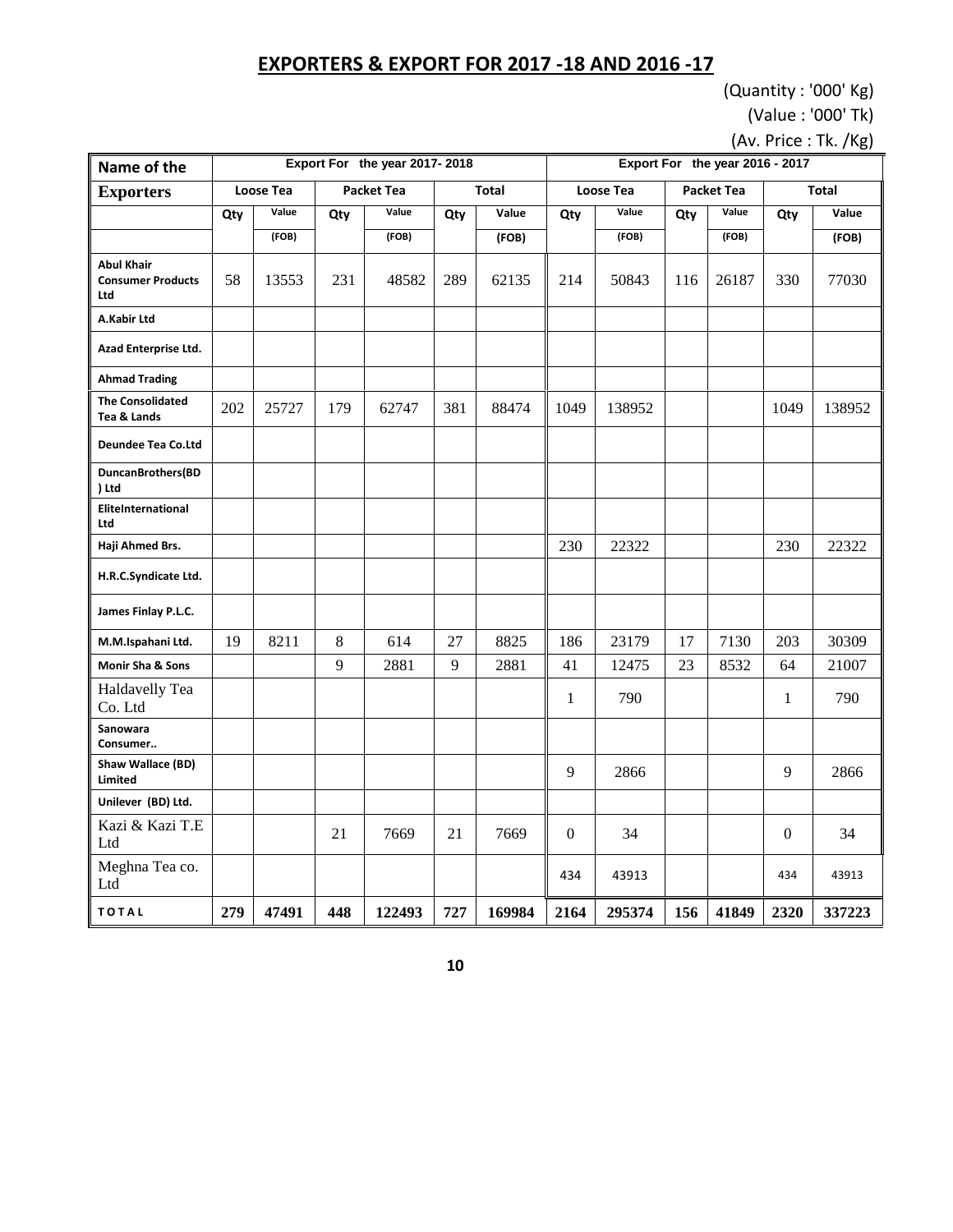#### **ANNUAL EXPORT**

(Quantity : '000' Kg) (Value : 'US \$')

(Av. Price : ' US \$/ Kg')

|             |             | <b>LOOSE TEA</b> |                |                        |         |              | $- - +$ |         |          |  |
|-------------|-------------|------------------|----------------|------------------------|---------|--------------|---------|---------|----------|--|
|             |             |                  |                | <b>VALUE ADDED TEA</b> |         | <b>TOTAL</b> |         |         |          |  |
| Financial   | <b>QNTY</b> | AV.PRIC          | VALUE(IN       | QNT                    | AV.PRIC | VALUE(IN     | QNTY    | AV.PRIC | VALUE(IN |  |
| Year (July  |             | E PER            | <b>THOUSAN</b> | Y                      | E PER   | THOUSAN      |         | E PER   | THOUSAN  |  |
| -June)      |             | KG.(US           | $D(S, \xi)$    |                        | KG (US  | $)(S$ \$)    |         | KG (US  | D US \$) |  |
|             |             | \$)              |                |                        | \$)     |              |         | \$)     |          |  |
| 1996-97     | 25,068      | 1.16             | 29,203         | 319                    | 1.87    | 596          | 25,387  | 1.17    | 29,799   |  |
| 1997-98     | 23,808      | 1.87             | 44,527         | 645                    | 2.58    | 1,662        | 24,454  | 1.89    | 46,189   |  |
| 1998-99     | 22,881      | 1.45             | 33,128         | 623                    | 2.35    | 1,465        | 23,504  | 1.47    | 34,593   |  |
| 1999-00     | 12,278      | 1.15             | 14,162         | 337                    | 2.05    | 690          | 12,615  | 1.18    | 14,852   |  |
| 2000-01     | 15,008      | 1.23             | 18,495         | 1,52                   | 1.5     | 2,273        | 16,528  | 1.26    | 20,768   |  |
|             |             |                  |                | $\boldsymbol{0}$       |         |              |         |         |          |  |
| 2001-02     | 13,150      | 1.17             | 15,402         | 652                    | 1.63    | 1,066        | 13,802  | 1.19    | 16,468   |  |
| 2002-03     | 11,193      | 1.19             | 13,270         | 973                    | 1.84    | 1,792        | 12,166  | 1.24    | 15,062   |  |
| 2003-04     | 12,023      | 1.2              | 14,471         | 437                    | 2.22    | 968          | 12,460  | 1.24    | 15,439   |  |
| 2004-05     | 12,019      | 1.24             | 14,844         | 337                    | 2.15    | 725          | 12,356  | 1.26    | 15,569   |  |
| 2005-06     | 8,637       | 1.25             | 10,827         | 385                    | 2.13    | 822          | 9,022   | 1.29    | 11,649   |  |
| 2006-07     | 4,350       | 1.18             | 5,115          | 478                    | 2.3     | 1,101        | 4,828   | 1.29    | 6,216    |  |
| 2007-08     | 10,299      | 1.3              | 13,350         | 499                    | 2.37    | 1,183        | 10,798  | 1.35    | 14,533   |  |
| 2008-09     | 5,822       | 1.87             | 10,871         | 329                    | 2.59    | 852          | 6,151   | 1.91    | 11,723   |  |
| 2009-10     | 1,777       | 2.18             | 3,879          | 300                    | 3.02    | 906          | 2,077   | 2.3     | 4,785    |  |
| 2010-11     | 963         | 1.88             | 1,827          | 197                    | 3.77    | 742          | 1,160   | 2.21    | 2,569    |  |
| 2011-12     | 1,495       | 1.61             | 2,414          | 116                    | 3.44    | 399          | 1,611   | 1.75    | 2,813    |  |
| 2012-13     | 620         | 2.24             | 1,388          | 232                    | 2.84    | 658          | 852     | 2.4     | 2,046    |  |
| $2013 - 14$ | 1,542       | 1.37             | 2,113          | 224                    | 3.37    | 754          | 1,766   | 1.62    | 2,867    |  |
| $2014 - 15$ | 1,334       | 1.41             | 1,892          | 79                     | 3.33    | 263          | 1,413   | 1.53    | 2,155    |  |
| 2015-16     | 38          | 3.71             | 141            | 438                    | 3.24    | 1419         | 476     | 3.28    | 1560     |  |
| 2016-17     | 2164        | 1.70             | 3688           | 156                    | 3.21    | 501          | 2320    | 1.81    | 4189     |  |
| *2017-18    | 279         | 2.11             | 589            | 448                    | 3.31    | 1482         | 727     | 2.85    | 2071     |  |